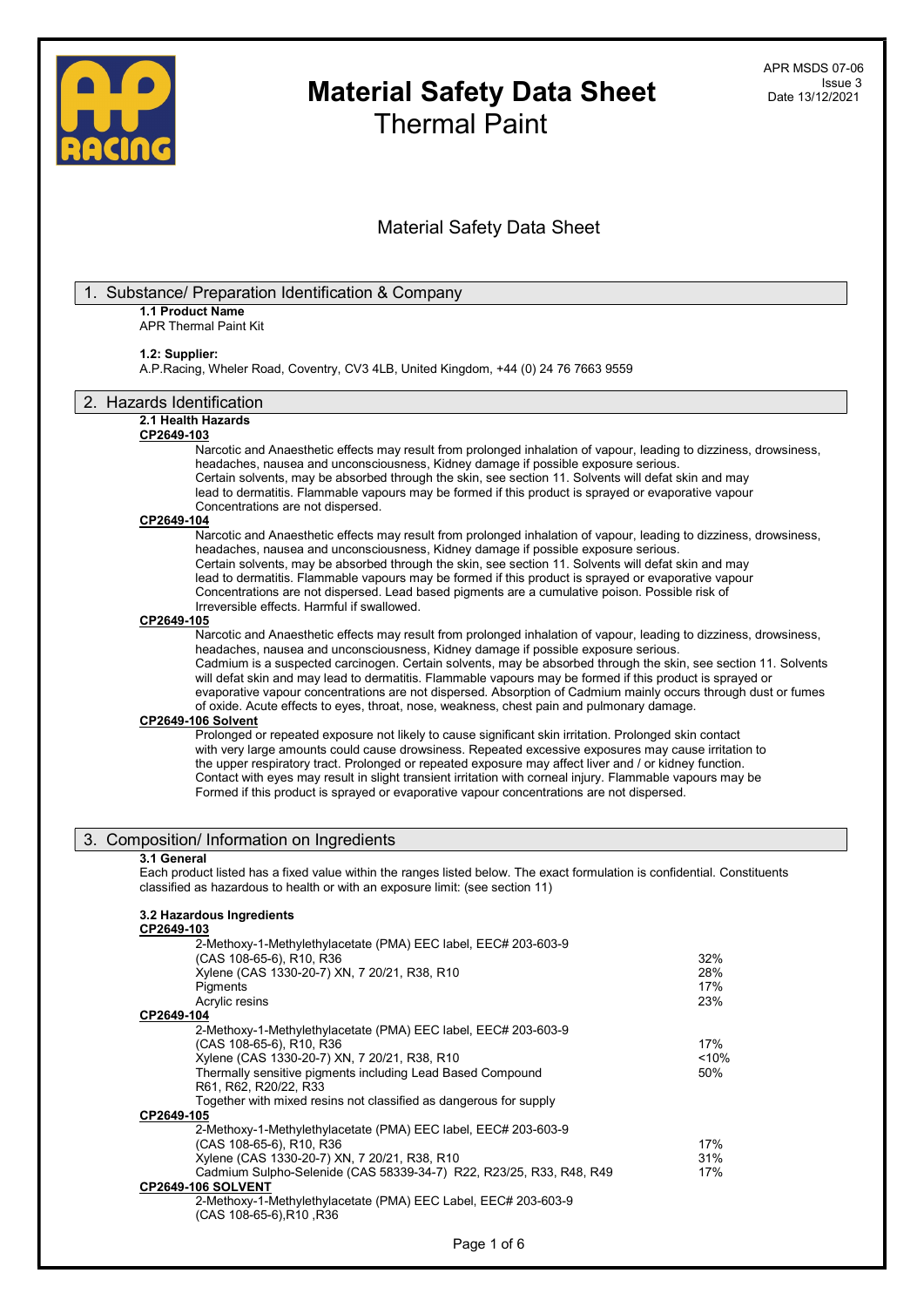

| 4. First Aid Measures             |                                                                                                                                |
|-----------------------------------|--------------------------------------------------------------------------------------------------------------------------------|
| 4.1 Paints Inhalation:            |                                                                                                                                |
| Symptoms:                         | Dizziness, drowsiness, headaches, nausea, confusion and unconsciousness. Irritation of respiratory                             |
|                                   | systems and coughing.                                                                                                          |
| Action:                           | Remove patient to fresh air away from fumes, avoid inhalation of fumes                                                         |
|                                   |                                                                                                                                |
| 4.2 Ingestion:                    |                                                                                                                                |
| Symptoms:                         | Irritation of digestive system, symptoms similar to inhalation.                                                                |
| Action:                           | SEEK MEDICAL ATTENTION IMMEDIATELY                                                                                             |
|                                   | IF DELAYED & PATIENT CONSCIOUS:                                                                                                |
|                                   | Give milk and activated charcoal.                                                                                              |
|                                   | <b>IF UNCONSCIOUS:</b>                                                                                                         |
|                                   | Lie on side of face, do not leave person alone, and send for immediate medical assistance.                                     |
| 4.3 Skin Contact:                 |                                                                                                                                |
| Symptoms:                         | Defatting, irritation and redness, prolonged contact may cause dermatitis or sensitisation.                                    |
| Action:                           | Wash off with soap and water. Remove contaminated clothes. Seek medical attention.                                             |
|                                   | If irritation persists.                                                                                                        |
|                                   |                                                                                                                                |
| 4.4 Eye Contact:                  |                                                                                                                                |
| Symptoms:                         | Irritation and redness caused by liquor or vapour.                                                                             |
| Action:                           | Wash eyes with plenty of water for at least 15 minutes. Seek medical attention if irritation persists.                         |
| 4.5 Solvent Inhalation:           |                                                                                                                                |
| Symptoms:                         | Irritation of respiratory systems and coughing.                                                                                |
| Action:                           | Remove patient to fresh air away from fumes, avoid inhalation of fumes.                                                        |
|                                   |                                                                                                                                |
| 4.6 Ingestion:                    |                                                                                                                                |
| Symptoms:                         | Irritation of digestive system.                                                                                                |
| Action:                           | SEEK MEDICAL ATTENTION IMMEDIATELY                                                                                             |
|                                   | <b>IF UNCONSCIOUS:</b>                                                                                                         |
|                                   |                                                                                                                                |
|                                   | Lie on side of face, do not leave person alone, send for immediate medical assistance.                                         |
| 4.7 Skin Contact:                 |                                                                                                                                |
| Symptoms:                         | Irritation and redness, prolonged contact may cause dermatitis or sensitisation.                                               |
| Action:                           | Wash off with soap and water. Remove contaminated clothes. Seek medical attention.                                             |
|                                   | If irritation persists.                                                                                                        |
|                                   |                                                                                                                                |
| 4.8 Eye Contact:                  |                                                                                                                                |
| Symptoms:                         | Irritation and redness caused by liquor or vapour.                                                                             |
| Action:                           | Wash eyes with plenty of water for at least 15 minutes. Seek medical attention if irritation persists.                         |
| 5. Fire Fighting Measures         |                                                                                                                                |
| 5.1 Suitable Extinguishing Media: |                                                                                                                                |
|                                   | Alcohol resistant foam, dry chemical or water fog                                                                              |
| <b>CP2649-106 SOLVENT</b>         |                                                                                                                                |
|                                   | Alcohol resistant foam, dry chemical or water fog or large fire alcohol resistant foam.                                        |
| 5.5 Combustion Hazards:           |                                                                                                                                |
|                                   | Smoke and toxic fumes containing oxides of carbon and silicon's, aldehydes, acids and other products of combustion.            |
|                                   | Adjacent hot containers may burst - keep cool.                                                                                 |
| CP2649-105 only:                  | Possible oxides of Cadmium.                                                                                                    |
| <b>CP2649-106 SOLVENT:</b>        | Smoke and toxic fumes containing oxides of carbon.                                                                             |
|                                   | Adjacent containers may burst keep cool<br>5.6 Unsuitable Extinguishing Media                                                  |
|                                   | Water jets (although these may be used to cool adjacent containers)                                                            |
| 5.7 Special Protective Equipment  |                                                                                                                                |
|                                   | In extreme conditions self-contained breathing apparatus should be worn.                                                       |
|                                   |                                                                                                                                |
| 6. Accidental Release Measures    |                                                                                                                                |
|                                   | Extinguish or remove all sources of ignition and ventilate area. Surround and contain spillage. Absorb using porous inert      |
|                                   | material (sand, earth or absorbent granules) and gather up in lidded metal container using non-sparking tools. Send to special |

material (sand, earth or absorbent granules) and gather up in lidded metal container using non-sparking tools. Send to special waste disposal. Do not allow to enter drains, earth or grassed areas or water courses. If drains or water courses contaminated inform local authorities. Wash residual area to drain with detergent and plenty of water.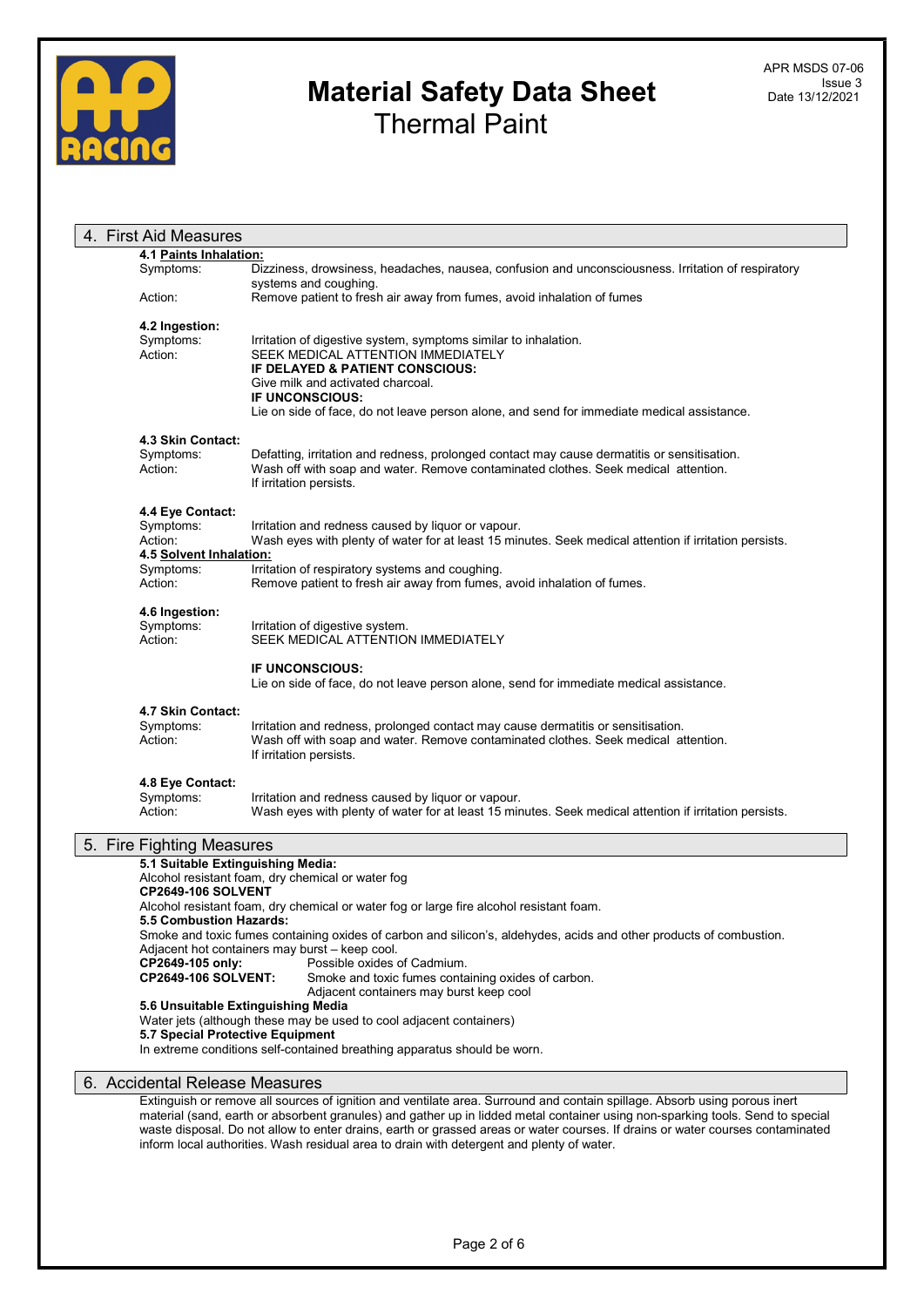

### 7. Handling & Storage

### 7.1 Handling:

Do not inhale vapour mist and avoid skin contact. Use in a well ventilated area of preferably under local exhaust ventilation. Do not smoke, eat or drink where this paint is applied.

# 7.2 Storage:

Store in a cool well ventilated area out of direct sunlight. Within the UK store with the HSE Guidance on the Storage of Flammable Liquids in Containers HS(G)51.

### 8. Exposure Controls/ Personal Protection

### 8.1 Ventilation:

Vapour should be controlled using local exhaust ventilation.

### 8.2 Respiratory Protection:

Where this cannot be practically achieved a suitable chemical cartridge or air fed visor must be used. When applying by spray a cartridge respirator or Air Fed visor must be worn to prevent inhalation or airborne droplets.

#### 8.3 Eyes-Face Protection:

Splash and vapour goggles must be worn unless an air fed visor is already in use..

### 8.4 Skin-Body Protection:

Solvent resistant gloves must be worn. If back spray is unavoidable during spraying an impervious apron and arm covers should be considered. Contaminated personal protective equipment and clothing must be cleaned before-use

### 9. PHYSICAL AND CHEMICAL PROPERTIES

### 9.1: Appearance

All paints are medium viscosity resinous preparations with the following colours:

| <b>CP2649-103</b> | CP2649-104 | <b>CP2649-105</b> | <b>CP2649-106 SOLVENT</b> |
|-------------------|------------|-------------------|---------------------------|
| ireen             | २ed        | Red               | .iauid<br>∴olouriess      |

#### 9.2: Odour

Are as indicated in table below:

| CP2649-103 | <b>CP2649-104</b> | CP2649-105 | <b>P2649-106 SOLVENT:</b> |
|------------|-------------------|------------|---------------------------|
| weetذ      | ิ<br>Sweet        | אפֿWeet    | Mild<br>' Solvent         |

#### 9.3: pH Neutral 9.4: Boiling Point / Range Paints: 140 Degree C Solvent: 145 Degree C 9.5: Melting Point N/A 9.6: Flash Point

Are as indicated in table below:

| CP2649-103            | CP2649-104   | CP2649-105        | <b>CP2649-106 SOLVENT</b> |
|-----------------------|--------------|-------------------|---------------------------|
| າາ.<br>Dearee '<br>ບບ | 35<br>Jearee | ົ<br>dearee<br>οU | Jearee                    |

### 9.7: Flammability

Are as indicated in table below:

| CP2649-103 | CP2649-104 | <b>CP2649-105</b> | <b>CP2649-106 SOLVENT</b> |
|------------|------------|-------------------|---------------------------|
| anıe       | mmahle     | ·iammable         |                           |

9.8: Auto Flammability N/A 9.9: Explosive Properties. Lower Explosive Limit 1% Upper Explosive Limit 7% 9.10: Relative Density Are as indicated in table below

| CP2649-103 | CP2649-104 | CP2649-105 | <b>CP2649-106 SOLVENT</b> |
|------------|------------|------------|---------------------------|
| . .        | 2.18       | . .        | U.Y1                      |

### 9.11: Solubility

Are as indicated in table below

| CP2649-103                  | CP2649-104                  | CP2649-105                  | <b>CP2649-106 SOLVENT</b>     |
|-----------------------------|-----------------------------|-----------------------------|-------------------------------|
| Solvents partially soluble, | Solvents partially soluble, | Solvents partially soluble. | 19.8 (w $+$ /vol) in water 20 |
| other components            | other components            | other components            | dearee C                      |
| insoluble                   | insoluble                   | insoluble                   |                               |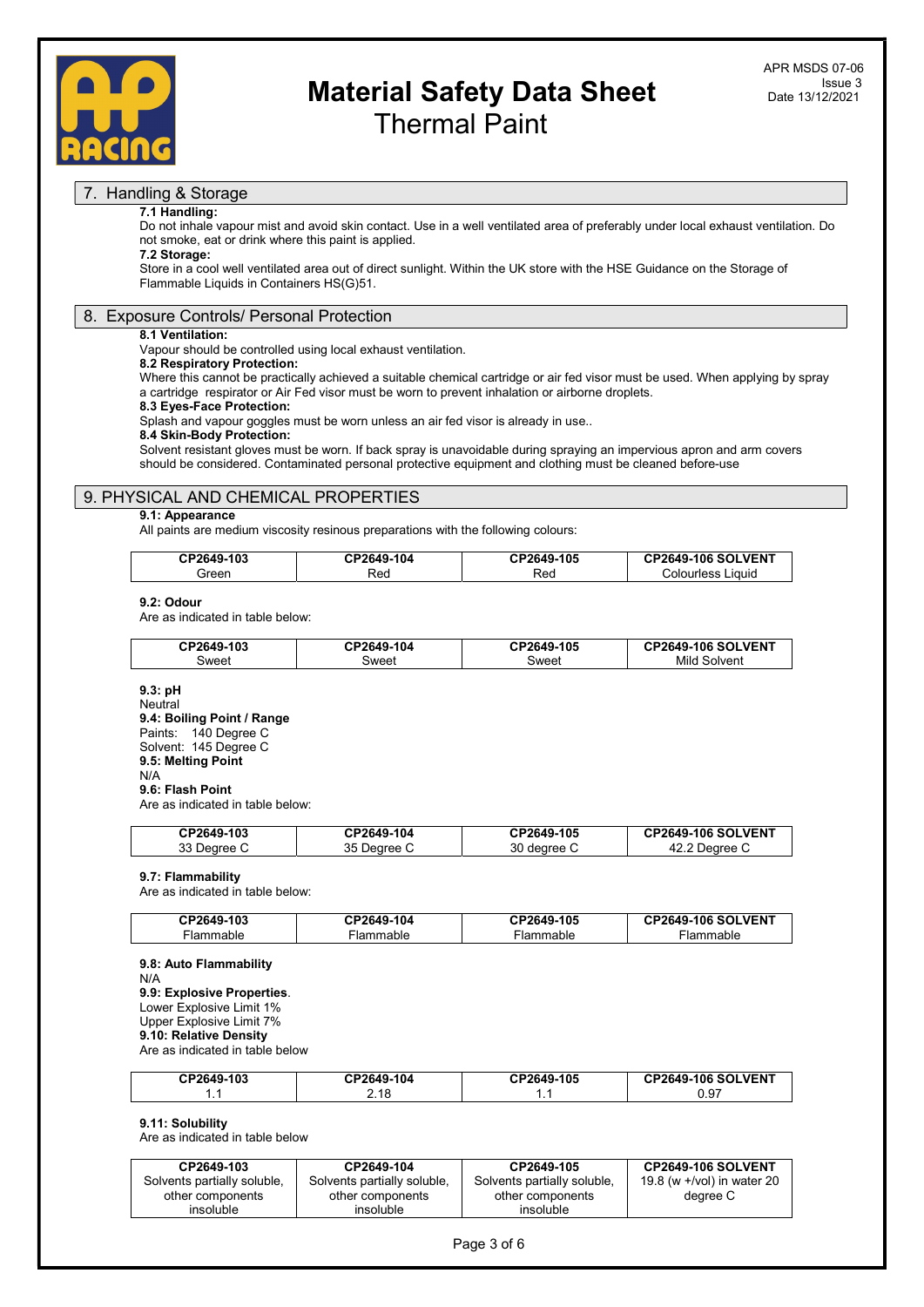

### 10. STABILITY AND REACTIVITY

### CP2649-103

When heated, oxides of Carbon may be emitted. Avoid inhaling fumes. When dry paint film is heated, vent all fumes. CP2649-104

When heated, oxides of Carbon and Lead may be emitted. Avoid inhaling fumes. When dry paint film is heated, vent all fumes.

### CP2649-105

When heated, oxides of Carbon and Sulphur fumes and oxides may be emitted with a possibility of oxides of Cadmium, Avoid inhaling fumes. When dry paint film is heated, vent all fumes.

### CP2649-106 SOLVENT

When heated, oxides of Carbon may be given off. Avoid inhaling fumes, Avoid heating.

### 11. TOXICOLOGICAL INFORMATION

#### Paints

The solvents used in this product will cause narcotic effects if inhaled or ingested together with severe irritation of the Respiratory and digestive tracts. There is also a risk of chemical pneumonia if strong vapour or liquid enters the lungs. Certain solvents will also penetrate the skin.

### CP2649-103

| The following constituents have exposure limits:                                                                                                                      |                                   |                                           |                  |                                      |
|-----------------------------------------------------------------------------------------------------------------------------------------------------------------------|-----------------------------------|-------------------------------------------|------------------|--------------------------------------|
| Xylene (skin)                                                                                                                                                         | <b>OES</b><br><b>STEL</b><br>LD50 | TWA 8hr<br>10 mins<br><b>ORAL RAT</b>     | 100ppm<br>150ppm | 435 mg/m3<br>650 mg/m3<br>4300 mg/kg |
| 2-Methoxy-1-Methylethylacetate                                                                                                                                        | LD.<br>LD50                       | <b>ORAL RAT</b><br><b>SKIN ABSORPTION</b> |                  | 8532 mg/kg<br>>5000 mg/kg            |
| The following constituents have declared LD values:<br><b>Resins</b>                                                                                                  | LD                                | <b>ORAL RAT</b>                           |                  | 200-5000 mg/kg                       |
| CP2649-104<br>The following constituents have exposure limits:<br>Xylene (skin)                                                                                       | <b>OES</b><br><b>STEL</b><br>LD50 | TWA 8hr<br>10 mins<br><b>ORAL RAT</b>     | 100ppm<br>150ppm | 435 mg/m3<br>650 mg/m3<br>4300 mg/kg |
| 2-Methoxy-1-Methylethylacetate                                                                                                                                        | LD.<br>LD50                       | <b>ORAL RAT</b><br><b>SKIN ABSORPTION</b> |                  | 8532 mg/kg<br>>5000 mg/kg            |
| The following constituents have declared LD values:<br><b>Resins</b>                                                                                                  | LD                                | <b>ORAL RAT</b>                           |                  | 200-5000 mg/kg                       |
| CP2649-105<br>The following constituents have exposure limits:<br>Xylene (skin)                                                                                       | <b>OES</b><br><b>STEL</b><br>LD50 | TWA 8hr<br>10 mins<br><b>ORAL RAT</b>     | 100ppm<br>150ppm | 435 mg/m3<br>650 mg/m3<br>4300 mg/kg |
| 2-Methoxy-1-Methylethylacetate                                                                                                                                        | LD.<br>LD50                       | <b>ORAL RAT</b><br><b>SKIN ABSORPTION</b> |                  | 8532 mg/kg<br>>5000 mg/kg            |
| The following constituents have declared LD values:<br><b>Resins</b>                                                                                                  | LD                                | <b>ORAL RAT</b>                           |                  | 200-5000 mg/kg                       |
| <b>CP2649-106 SOLVENT</b>                                                                                                                                             |                                   |                                           |                  |                                      |
| The solvent will cause irritation of the respiratory and digestive tracts. There is also a risk of chemical pneumonia if<br>strong vapour or liquid enters the lungs. |                                   |                                           |                  |                                      |
| 2-Methoxy-1-Methylethylacetate                                                                                                                                        | LD<br>LD50                        | <b>ORAL RAT</b><br><b>SKIN ABSORPTION</b> |                  | 8532 mg/kg<br>>5000 mg/kg            |

### 12. ECOLOGICAL INFORMATION

CP2649-104 – N – Dangerous for the Environment. Very toxic to aquatic organisms, may cause long term adverse effects In the aquatic environment.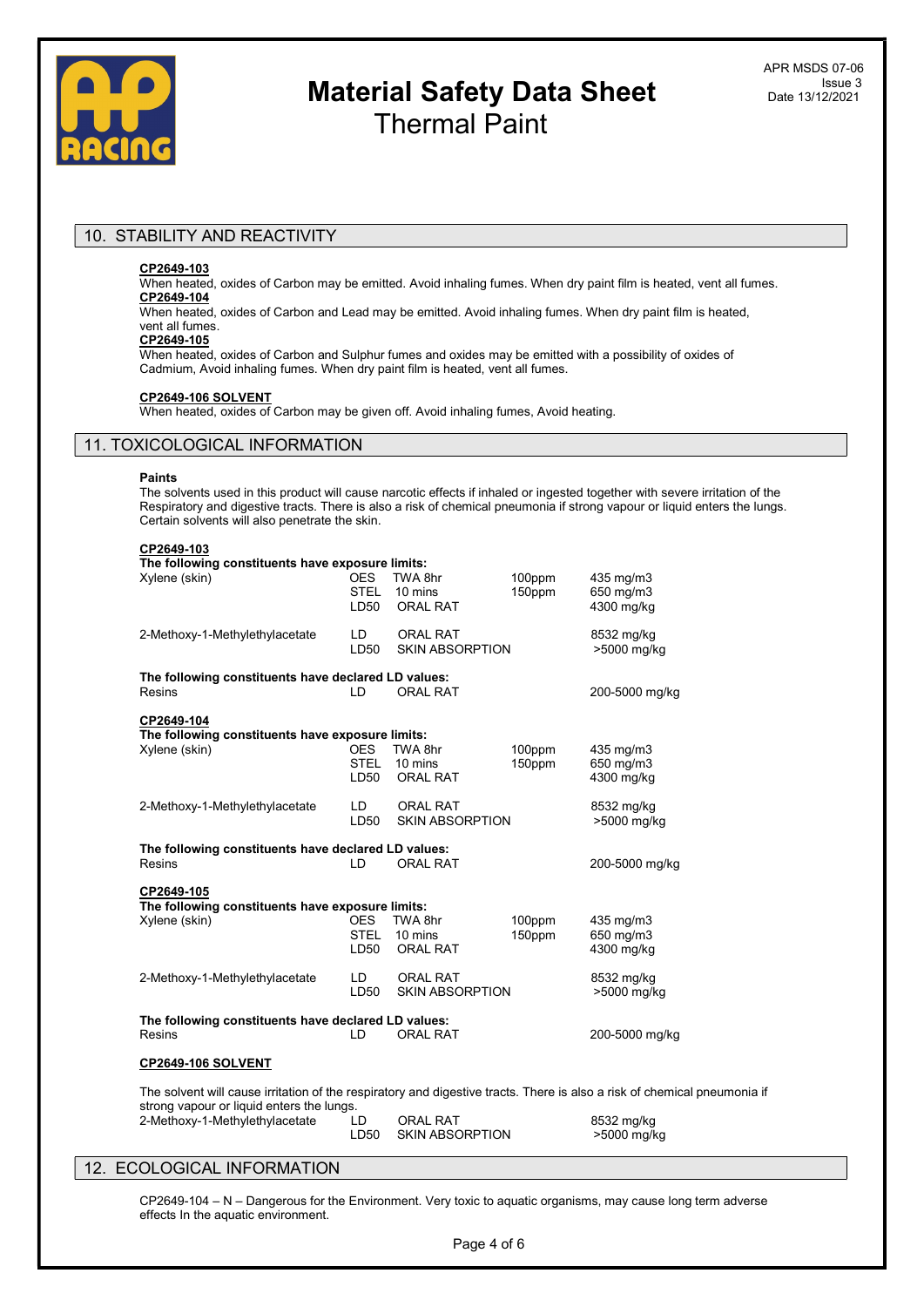

APR MSDS 07-06 Issue 3 Date 13/12/2021

### 13. DISPOSAL CONSIDERATIONS

Surplus, degraded or waste product and contaminated rags must be sent for special waste disposal. Consult waste disposal contractor or local waste authority in country of use. Dried paint may be considered for normal waste subject to local regulations in country of use. Dispose in accordance with Local Regulations (notify in accordance with Control of Pollution (Special Waste) regulations 1980, SI709 in UK).

### 14. TRANSPORT INFORMATION

Restricted for air transport Paint UN No: UN1263

Packing Group:

### 15. REGULATORY INFORMATION

Labelling in accordance with EU guidelines These products have been classified and marked in accordance with EU Directives/ Ordinance on Hazardous Materials.



# 16. OTHER INFORMATION

| <b>Risk Phrases:</b><br>CP2649-103<br>R <sub>10</sub><br>R20/21/22<br>R36/37/38        | Flammable<br>Harmful by inhalation and in contact with skin and if swallowed.<br>Irritating to eyes, respiratory system and skin.                                                                                                                                                                           |
|----------------------------------------------------------------------------------------|-------------------------------------------------------------------------------------------------------------------------------------------------------------------------------------------------------------------------------------------------------------------------------------------------------------|
| CP2649-104<br>R <sub>10</sub><br>R20/21/22<br>R33<br>R36/38<br>R61<br>R <sub>62</sub>  | Flammable<br>Harmful by inhalation and in contact with skin and if swallowed.<br>Danger of cumulative effects.<br>Irritating to eyes, respiratory system and skin.<br>May cause harm to the unborn child.<br>Possible risk of impaired fertility.                                                           |
| CP2649-105<br>R <sub>10</sub><br>R20/21/22<br>R23/25<br>R33<br>R36/37/38<br>R48<br>R49 | Flammable<br>Harmful by inhalation and in contact with skin and if swallowed.<br>Toxic by inhalation and if swallowed.<br>Danger of cumulative effects.<br>Irritating to eyes, respiratory system and skin.<br>Danger of serious damage to health by prolonged exposure.<br>May cause cancer by inhalation. |
| <b>Safety Phrases:</b><br>CP2649-103<br>S7/9<br>S36/37<br>S51<br>S60                   | Keep container tightly closed an in a well ventilated place.<br>Wear suitable protective clothing and gloves.<br>Use only in well ventilated area<br>This material and / or its containers must be disposed of as hazardous waste.                                                                          |
| CP2649-104<br>R <sub>10</sub><br>R20/21/22<br>R33<br>R36/38<br>R61<br>R <sub>62</sub>  | Flammable<br>Harmful by inhalation and in contact with skin and if swallowed.<br>Danger of cumulative effects.<br>Irritating to eyes, respiratory system and skin.<br>May cause harm to the unborn child.<br>Possible risk of impaired fertility.                                                           |
| CP2649-105<br>S7/9<br>S20/21                                                           | Keep container tightly closed and in a well ventilated place.<br>When using do not eat or drink or smoke.<br>Page 5 of 6                                                                                                                                                                                    |
|                                                                                        |                                                                                                                                                                                                                                                                                                             |